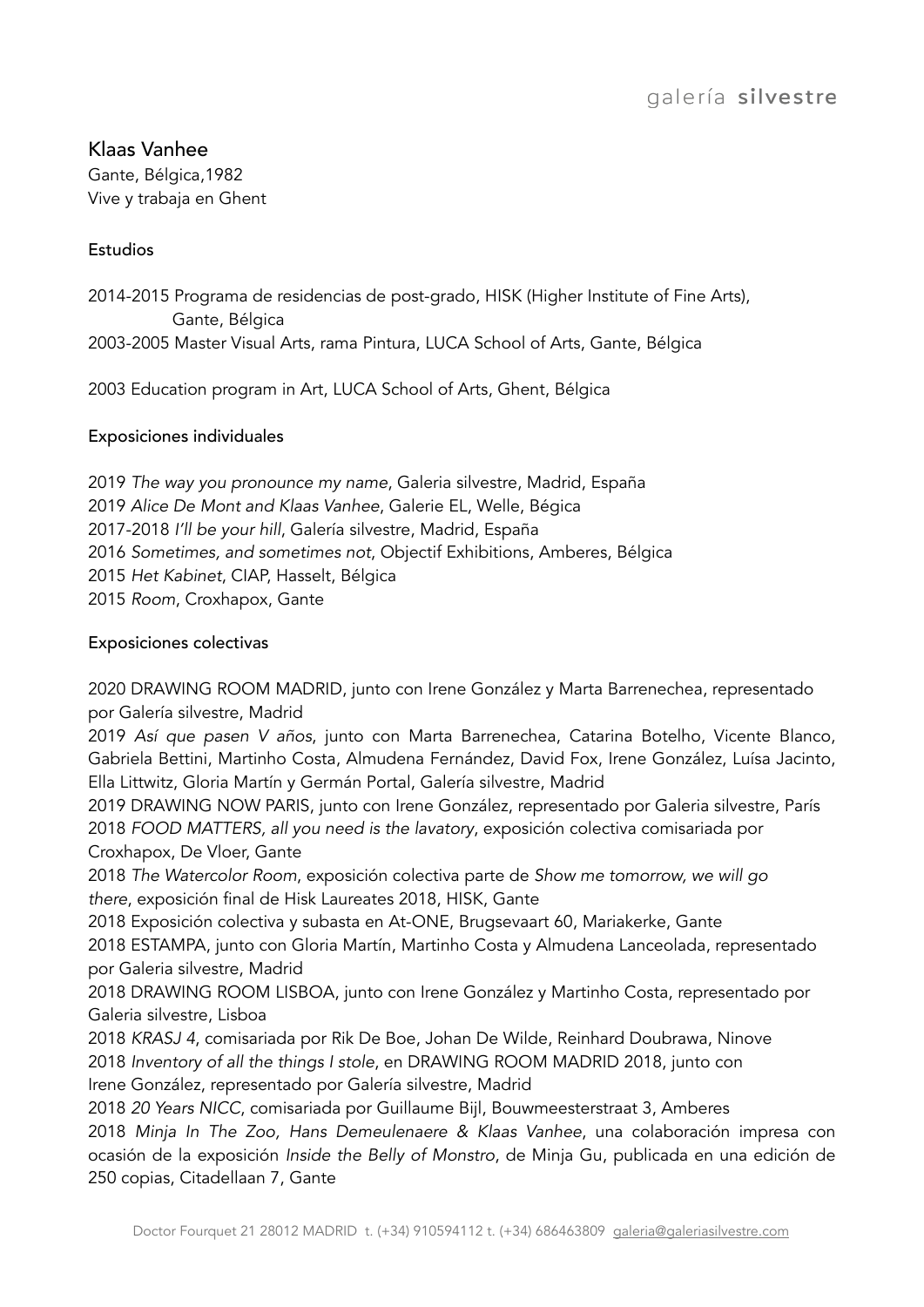2017 *ABC Lounge Klub*, comisariada por ABC Klubhuis, Sint-Jacobsmarkt 59, Amberes

2017 *YUGEN #2*, comisariada por Jan Hoet Junior, junto con Adelheid De Witte, Adriaan Verwée, Charlie De Voet, Jeroen Frateur, Johan De Wit, Johan Gelper, Joris Van De Moortel, Karel Thienpont, Leyla Aydoslu, Manor Grunewald, Marie Cloquet, Matthieu Ronsse, Tim Onderbeke, Werner Louis Rosa y Tine Guns, Ferdinand Lousbergskaai 21, Gante

2017 *Tom, Jerry And Many More*, con el colectivo And Many More con ocasión de Etcetera V, celebrado en S.M.A.K., comisariada por Young Friends of S.M.A.K., Gante

2017 *ZZAJ*, comisariada por VOORKAMER, CC Zwaneberg, Heist-op-den-Berg, Bélgica

2017 *Bottlenecks, Loops And Many More*, con el colectivo And Many More en el festival Sorry, Not Sorry 2017, 019, Gante

2017 *Onderweg*, CC Zwaneberg, Heist-op-den-Berg, Bélgica

2017 *One show two show*, junto con Geert Marijnissen, Croxhapox, Gante

2017 DRAWING ROOM MADRID, junto con Irene González, representado por Galería silvestre, Madrid

2016 Fund Auction Expo, Croxhapox, Gante

2016 *Convent 22*, subasta en VAC – Virginie Lovelinggebouw, K. M., Gante

2016 *Ladekastproject*, PHOEBUS galerie, Róterdam, Países Bajos

2016 *Grote Prijs Ernest Albert 2016*, De Garage, Malinas, Bélgica

2016 *Dionysius' Ear*, junto con Ella Littwitz, Galeria silvestre, Tarragona

2016 *Field Notes and Dirty Drawings*, Z33, Hasselt, Bélgica

2016 *Off Work Drawing Review*, Issue 3, exposición y revista, RIOT Bookshop, Gante

2016 *WAR/PARTY*, Museumnight, Royal Army Museum, Bruselas

2016 *Jo De Smet*, *Christian Van Haesendonck and Klaas Vanhee*, Gallery EL, Welle, Bélgica

2016 *Balls & Glory*, Rodolphe Janssen Gallery, junto con Sarah Caillard, Etienne Courtois, Kasper

De Vos, Douglas Eynon, Julien Goniche, Liesbeth Henderickx, Alejandra Hernandez y Sanam Khatibi, Bruselas

2015 *It takes two to make an accident*, HISK Laureates 2015, HISK (Higher Institute of Fine Arts), **Gante** 

2015 *And no matter that the phone is ringing…*, 6th Moscow Biennale of Contemporary Art, Special program, CCI Fabrika, Moscú, Rusia

2015 *Hot House*, Spinnereirundgang Autumn, Spinnerei, Leipzig, Alemania

2015 International Artist Residence, Pilotenkueche, July 3 till August 2, Spinnerei, Leipzig, Alemania

2015 Hisk Open Studios, Charles de Kerchovelaan 187a, Gante

2015 ART BRUSSELS, HISK Cafe Hisk Artists 2015, Place de Belgique, Bruselas

2014 *Fallen from Grace*, junto con Emmanuel Van der Auwera y Egon Van

Herreweghe, Broelmuseum, Cortrique, Bélgica

2014 *Forty for the Road*, instalación site-specific para la ruta 'Now. You are Here.', kamer XIII, Gante

2014 Hisk Open Studios, Charles de Kerchovelaan 187a, Gante

2014 *Artist on demand*, ART BRUSSELS, HISK Cafe, Brussels Expo (Heysel) - Halls 1 y 3 - Place de Belgique, Bruselas

2014 *(Dis)orientation*, Vaartstraat 45, Bruselas

2012 *Grote Prijs Tekenkunst van de Stad Ronse 2012*, CC De Ververij, Ronse, Bélgica

2012 *Overview of past nine solo exhibitions*, BAVART, Gante